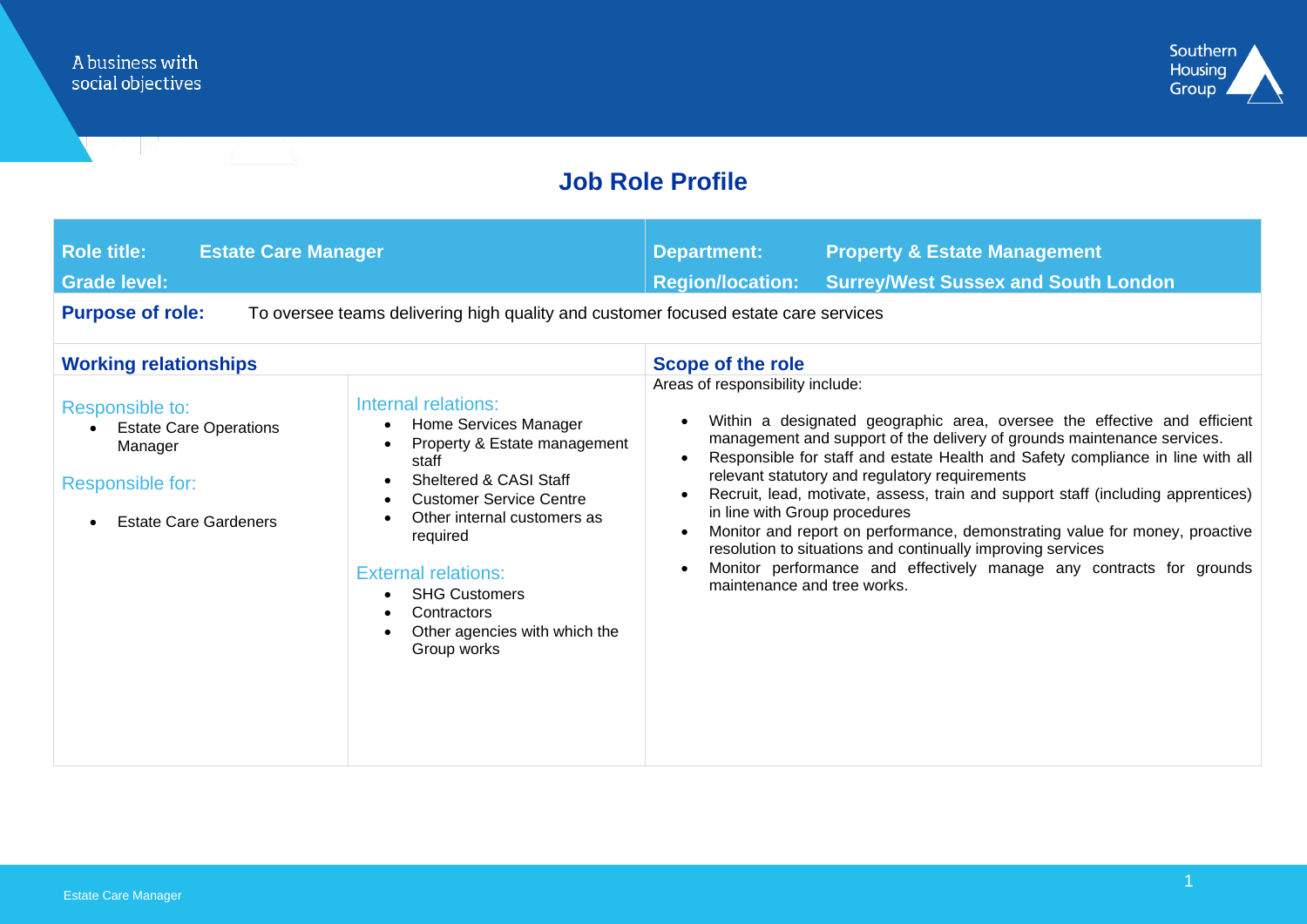

#### **Role expectations and responsibilities that contribute to the successful delivery of our Corporate Strategy**

#### **Service Provision**

- Responsible for the operational day to day leadership of an estate care team whose duties may include gardening and grounds maintenance, and/or waste management
- Recruit, lead, motivate, train and support your team in line with Group procedures
- Supervise any outsourced contracts for estate care
- Responsible for staff and estate Health and Safety compliance in line with all relevant statutory and regulatory requirements
- Ensure that any actions related to Fire Risk Management are processed and actioned as required and appropriate records are kept
- Ensure that all machinery and equipment is serviced regularly and is operated safely and in accordance with the manufacturers guidelines. Report all incidents of damage to your line manager and our insurance team.
- Ensure that all fleet vehicles within your team are kept in good condition. Actively monitor use of vehicles through our tracking system to ensure that drivers act responsibly and vehicles are used for their designated purpose.
- Ensure that your team, deliver a consistent and high quality service, within budget and in accordance with our published estate care standards.
- Regularly inspect and document service delivery in accordance with our schedules, to ensure that rotas are adhered to and our standards are consistently met.
- Manage your team to ensure that appropriate levels of staffing are maintained at all times, taking into account emergencies, ad hoc requests, holidays and seasonal demands for service
- Pro-actively manage incidents of sickness absence, misconduct and capability in line with Group procedures
- Respond promptly to customer enquiries, comments or complaints about service provision in a professional and courteous manner.
- Liaise with internal colleagues and external partners to ensure a consistent and responsive service delivery.
- Identify areas within your operational area and develop ideas to enhance service delivery including biodiversity and promoting wildlife in communal gardens'
- Identify opportunities to reduce fly-tipping and improve estate waste management practices
- Assist with the preparation of annual service charge schedules ensuring that we provide a value for money service
- Manage financial limits in accordance with delegated authority.
- Provide out of hours service support, giving advice, guidance or instructions. Where appropriate attend site and/or arrange for contractors and colleagues to attend site or co-ordinate emergency works/liaise with emergency services as appropriate. Report appropriately on the next day's business.

#### **Safeguarding**

- Where you witness or learn of abuse ( including sexual abuse, physical abuse, neglect, exploitation, financial abuse, discrimination or institutional abuse) report this to either our Safeguarding Officer, social care partners or the Police
- Follow the local adult and children safeguarding procedure in conjunction with SHG policies and procedures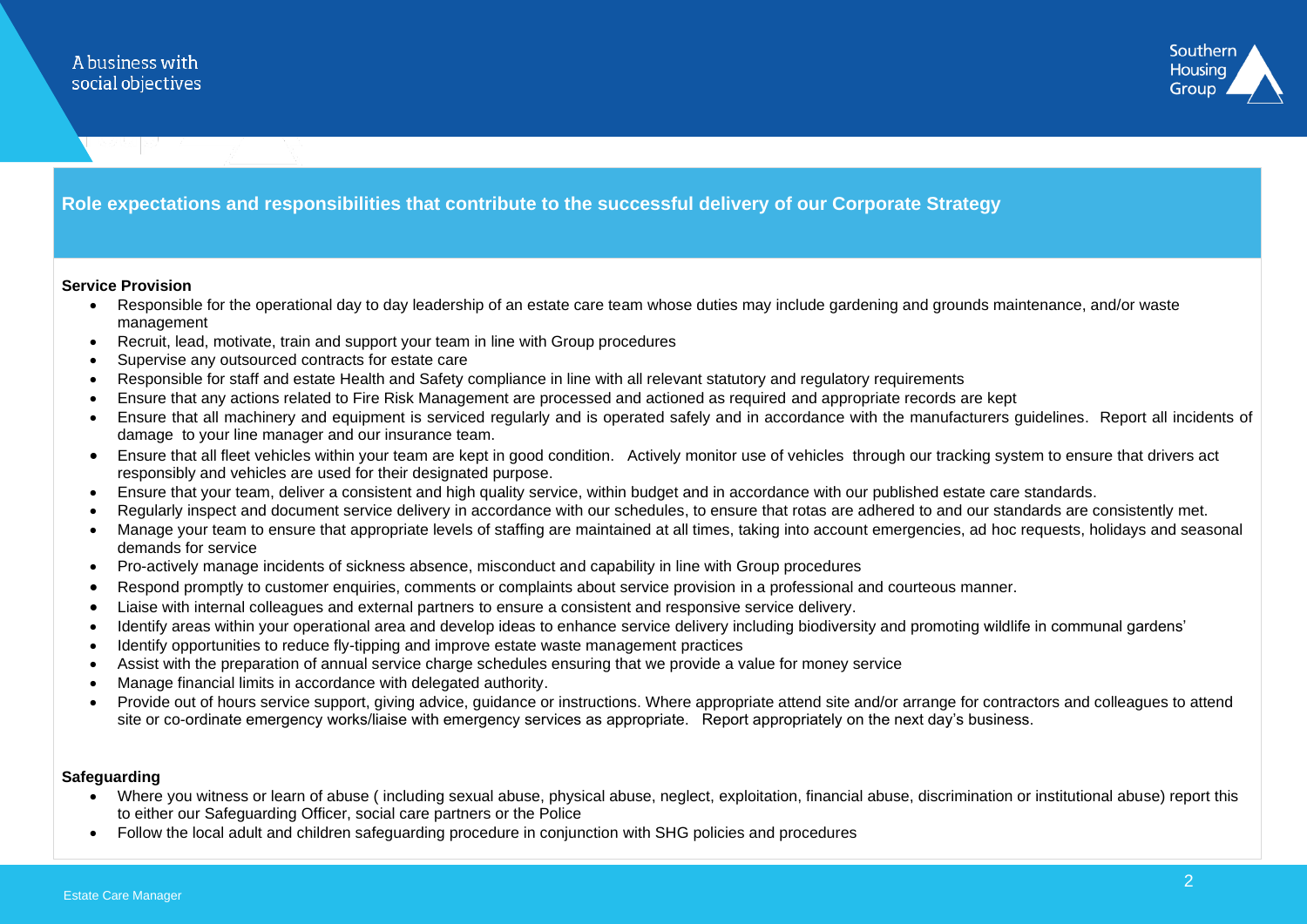

#### **Health and Safety**

- Understand your responsibilities as an employee under Health and Safety legislation
- Ensure risk assessments are completed and kept up to date
- Read and understand the Group's Safety Policy to ensure that its provisions are adopted in all working environments.
- Ensure you and your team store chemicals and fuel safely and in accordance with Group guidelines
- Drive company vehicles safely, in compliance with the law and keep them clean and tidy
- Ensure you and your team maintain tools and equipment in a correct and safe manner
- Deal with any defective equipment or machinery or any defective area of the premises as quickly as possible.
- Adopt a safe system of work at all times, using all safety clothing and equipment provided and taking responsibility for your own and the team's safety.
- Work in a safe manner so that your own safety and that of colleagues or members of the public is not jeopardised.
- Ensure that all accidents (and near misses) are reported to a senior manager in accordance with the Group's Procedure
- Ensure non skilled testing of fire alarms, emergency lighting and AOV's is completed according to schedules and any flagged actions are raised with appropriate colleagues and monitored to ensure issues are addressed

#### **Resident liaison**

- Be a point of contact for residents, assist where possible or refer enquiries to colleagues
- Be aware of vulnerable customers and where appropriate, highlight their needs to your line manager / Housing Team
- Act in a friendly, polite and professional way at all times, even when challenged by difficult or upset customers.

#### **General**

- Organise and maintain stock inventories of supplies, maintenance materials and equipment
- Undertake training, attend seminars and deliver training to colleagues as required
- Promote the work of the Group within the local community

#### **Mobility**

• In addition to your normal place of work, you may be required to work at other locations as determined by the Group.

#### **Note:**

No job description can be entirely comprehensive and the jobholder will be expected to carry out such other duties as may be required from time to time and are broadly consistent with the job description and status of the post within the organisation.

You will be expected to carry out all duties in the context of and in compliance with the Group's Diversity and Health and Safety Policies.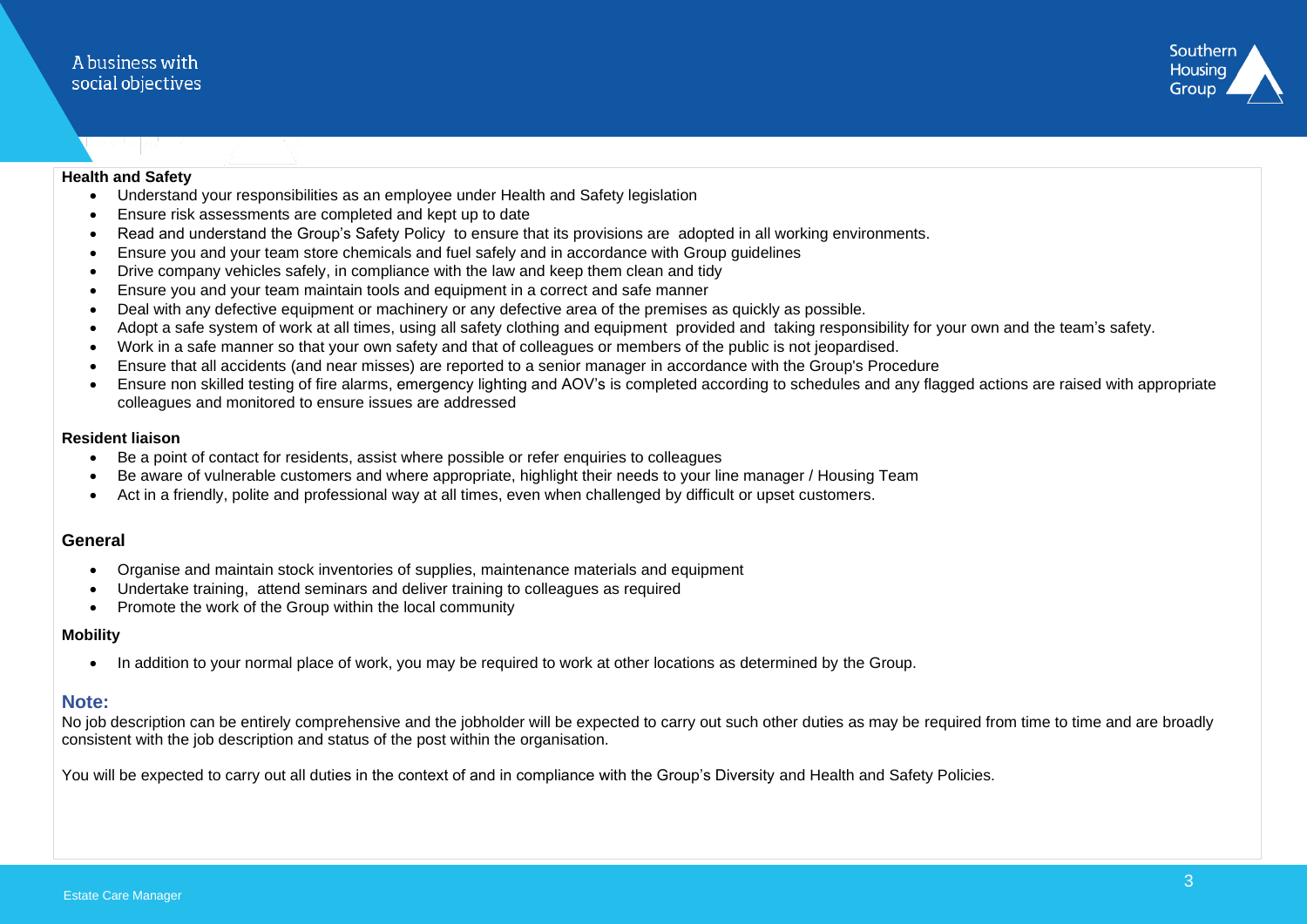

### **Person profile**

| <b>Attributes</b>                                 | <b>Essential</b>                                                                                                                                                                                                                                                                                                                                                                                                           | <b>Desirable</b>                                                                                        |
|---------------------------------------------------|----------------------------------------------------------------------------------------------------------------------------------------------------------------------------------------------------------------------------------------------------------------------------------------------------------------------------------------------------------------------------------------------------------------------------|---------------------------------------------------------------------------------------------------------|
| 1. Skills, knowledge,<br>experience and abilities | <b>Skills &amp; Knowledge:</b><br>• Proven management capability, ability to supervise and<br>support gardening and/or waste management teams<br>• Experience of estate care duties including gardening and<br>grounds maintenance.<br>• Experience and understanding of Health and Safety<br>processes including risk assessments, method statements<br>and COSHH                                                         | • Previous experience in a similar role with a social landlord                                          |
|                                                   | <b>Customer service:</b><br>• Proven experience of providing high standards of customer<br>service<br>• Ability to empathise with and be sensitive to, the needs of<br>a diverse group of people<br>• Able to receive and respond to customer feedback and<br>complaints professionally at all times<br>• Ability to listen and keep people informed, in a polite,<br>friendly and helpful manner<br><b>Communication:</b> |                                                                                                         |
|                                                   | • Able to communicate clearly, accurately and effectively<br>using a range of different communications channels<br>• Effective handling of complaints<br>• Computer literate and able to use basic MS Word, Excel<br>and Outlook, and smartphone apps                                                                                                                                                                      | • Experience of working in a socially diverse, multi cultural<br>environment<br>• Public contact skills |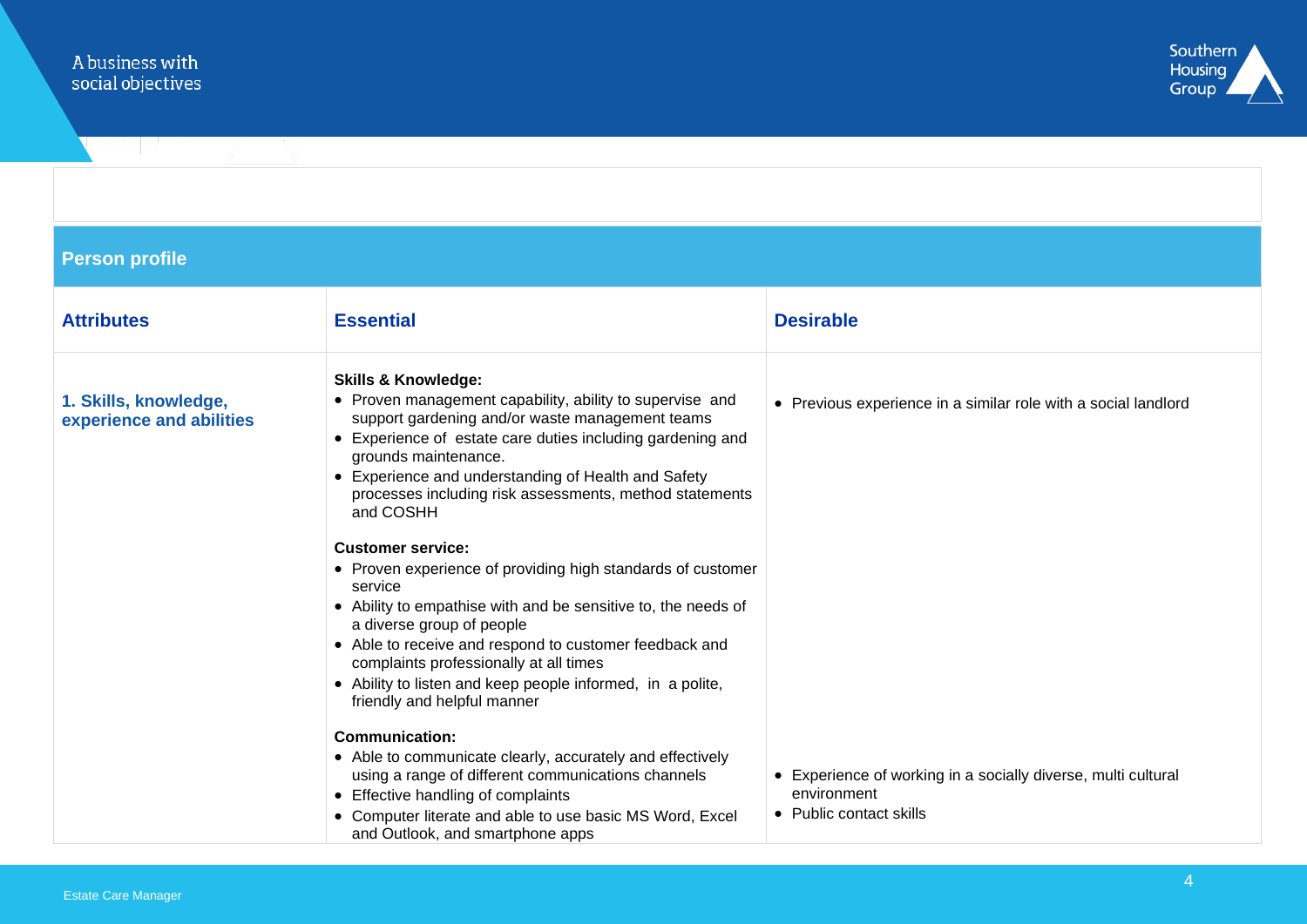# A business with<br>social objectives



|                                               | • Able to record data accurately                                                                                                                                                                                                                                                           |                                                                                                              |
|-----------------------------------------------|--------------------------------------------------------------------------------------------------------------------------------------------------------------------------------------------------------------------------------------------------------------------------------------------|--------------------------------------------------------------------------------------------------------------|
|                                               | Interpersonal skills and team working:<br>• Able to work effectively as part of a management team<br>• Effective interpersonal skills and the ability to work<br>collaboratively with stakeholders<br>• Ability to remain calm under pressure and respond<br>appropriately in an emergency |                                                                                                              |
|                                               | Prioritisation/initiative:<br>• Able to work flexibly, prioritise and manage competing<br>demands<br>• Good organisational skills and an ability to use your                                                                                                                               |                                                                                                              |
|                                               | initiative                                                                                                                                                                                                                                                                                 |                                                                                                              |
| 2. Leadership/management                      | • Experience of resource planning including development of<br>staff rotas<br>• Ability to organise team workloads to meet our published<br>estate care standards<br>• Manage inventories and stock to ensure materials are<br>consistently available and there is no abuse                 |                                                                                                              |
|                                               | • Ensure your team are motivated through ongoing training,<br>instruction, supervision and leadership<br>• Communicate team and individual goals                                                                                                                                           |                                                                                                              |
|                                               | • Monitor outputs and intervene where there are issues of<br>under performance<br>• Actively demonstrate our core values and act as a role<br>model for your team                                                                                                                          |                                                                                                              |
|                                               | • Be trustworthy and conduct your role with integrity                                                                                                                                                                                                                                      |                                                                                                              |
| 3. Qualifications/professional<br>development | • Valid driving licence and ability to drive company vehicles<br>as and when required<br>• Good level of general education (English and maths)<br>• Awareness of Health and Safety issues in a built                                                                                       | Cleaning or Horticultural/Landscaping certification<br>Appropriate NVQ, GCSE Grade D or above, or equivalent |